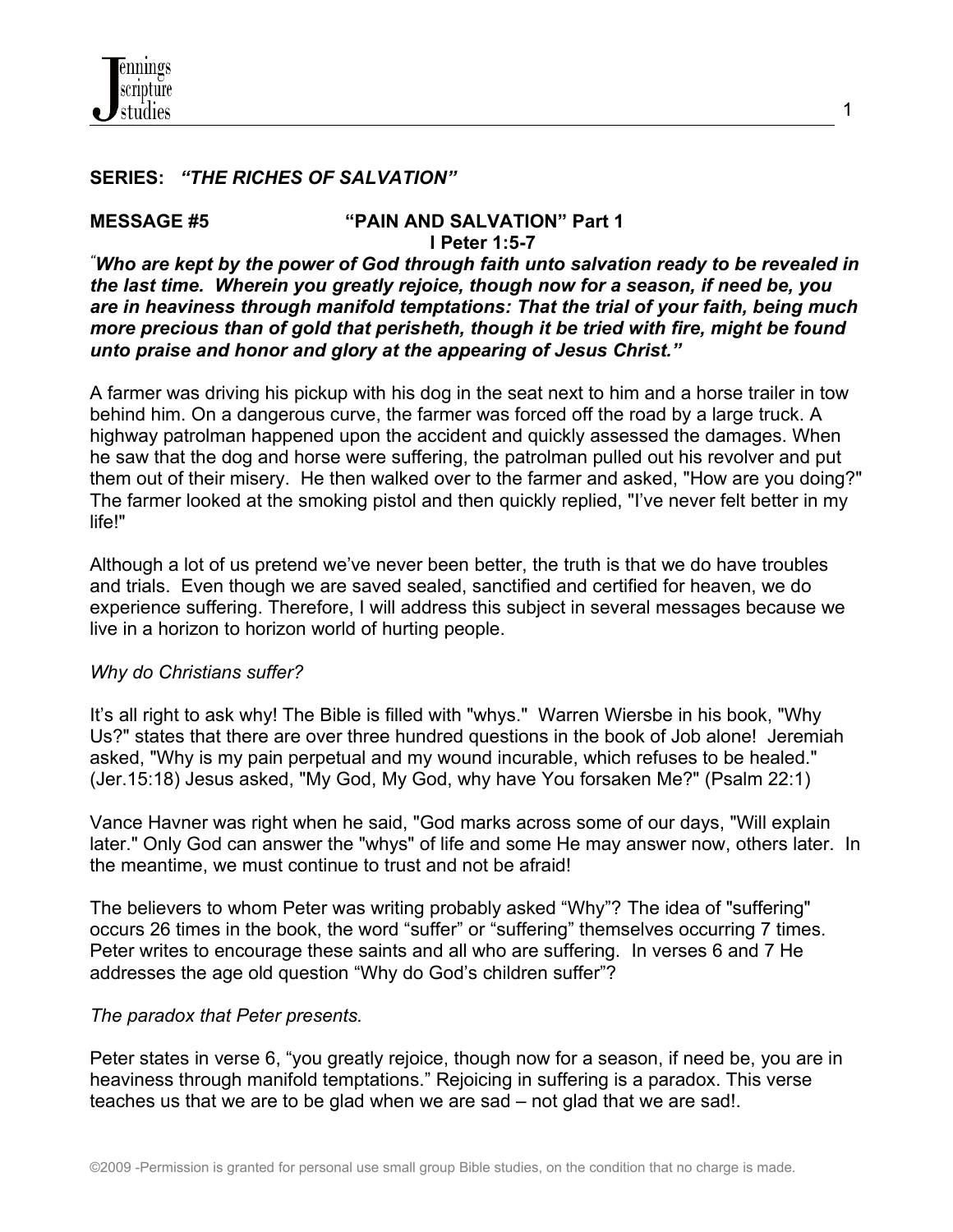What is a paradox? The dictionary informs that it is "a statement that is self-contradictory but may be true in fact." Example: saying "the sun is shining in the storm" or "she was smiling through her tears" are examples. In v.6 Peter says, you "greatly rejoice although you are in heaviness." That is a paradox.

The Christian's life is a life of painful joy – that is, it is paradoxical. This sounds crazy to us but it also should remind us of what James said in James 1:2 "count it all joy when you fall into divers temptations; knowing this, that the trying of your faith works patience." There is a divine purpose to our problems as we shall see as we move through this passage.

Matthew puts it this way: "Blessed are you, when men shall revile you, and persecute you, and shall say all manner of evil against you falsely, for my sake. Rejoice, and be exceeding glad: for great is your reward in heaven: for so persecuted they the prophets which were before you." (Matt. 5:11) There is the paradox again – reviled but rejoicing.

Peter tells us that some suffering is the will of God for the believer: "Let those also who suffer according to the will of God entrust their souls to a faithful Creator in doing what is right." (I Peter 4:19) And Paul writes: "Even though our outward man is perishing, yet the inward man is being renewed day by day." (II Cor. 4:16) Another paradox.

Talk about paradoxes, listen to what Paul writes in 2 Cor 4:8-10 "We are hard pressed on every side, yet not crushed; we are perplexed, but not in despair; persecuted, but not forsaken; struck down, but not destroyed-- always carrying about in the body the dying of the Lord Jesus, that the life of Jesus also may be manifested in our body."

Jesus provides our best example of a paradox: – "who for the joy set before Him endured the cross…" (Heb. 12:2) Joy on a cross? Yes! Again, the Christian's life is a life of painful joy. We can carry our cross with a smile; we can smile through our tears; gladness can co-exist with sadness – that is the paradox!

# *A Personal Testimony.*

Right here, before I proceed with this message, and lest someone say, "Jennings has never suffered so it is easy for him to pontificate to us suffering people," I want to let you know that I understand what Peter is writing about from personal experience. You see, for most of my life I have had a physical cross to bear, an infirmity that all who have ever seen me know about. Furthermore, I have suffered emotional scars the result of over 50 years of ministering in some very difficult situations. I know what many of you are going through and have already endured for Christ. I can say that, by the grace of God, I grow while I groan! I am not bitter – I am better! I gladly carry my cross with a smile; I smile through tears; I greatly rejoice though in heaviness. I'm not about to slow up, give up or shut up until the Lord Himself comes and takes me up! I have experienced that about which I am speaking. That does not make me an authority, but it does lend credibility to my attempt to encourage and enlighten.

How do you handle suffering? Do you go into a shell? Do you question God? Do you come unglued? Do you grumble and complain? Or are you like the Father who was burying his young son who had drowned? He turned to me at the graveside and said, "Pastor, only a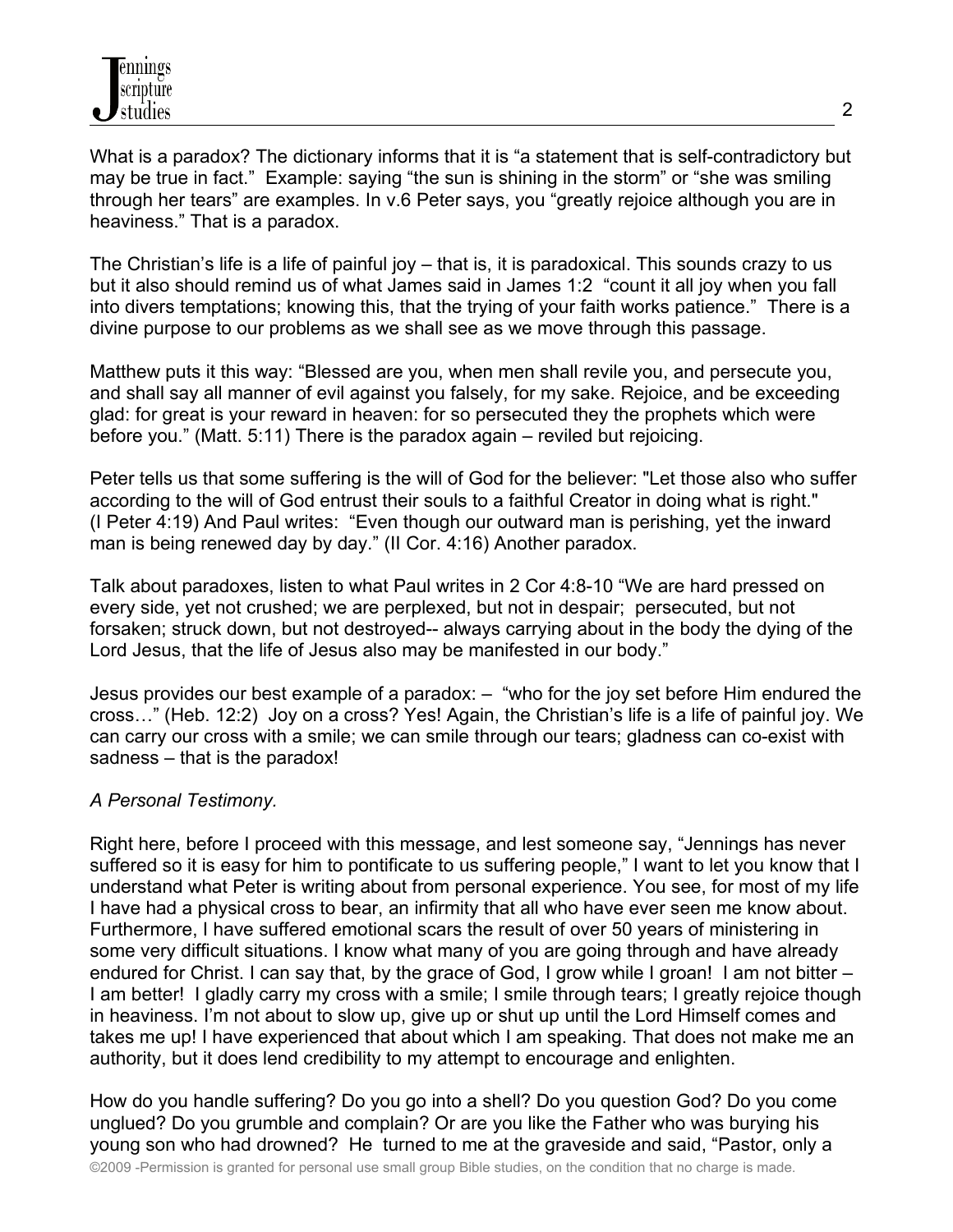Christian can smile through tears at a time like this". That is the paradox about which Peter is writing.

Now, with that background, let us begin studying these verses here in I Peter on the subject of "Pain And Salvation". Let's begin by considering:

# **I. THE CAUSES OF SUFFERING**.

 Peter writes about "manifold temptations" and "the trial of faith." These are two different sources or causes of sufferings.

# **A. The Manifold Temptations**.

 Remember that Peter is writing to the diaspora, the Christians who had been dispersed throughout five provinces of the Roman Empire mentioned in verse one. Undoubtedly, they had experienced multiplied temptations.

 "Temptations" are the appeals from either the world, the flesh or the devil. (God never tempts – "Let no one say when he is tempted, "I am tempted by God"; for God cannot be tempted by evil, nor does He Himself tempt anyone." James 1:12-13)

 These Christians in Peter's lifetime and Christians in our lifetimes have this same temptation commonality. The world, flesh and the devil are still very real and as a result of the tension between good and evil we suffer in an evil environment.

 However, Peter would have us to know that "The Lord knows how to deliver the godly out of temptations, and to reserve the unjust unto the day of judgment to be punished." (II Peter 2:9) Praise the Lord!

## **B. The Trials Of Faith.**

What is the difference between "trials" and "temptations"? Trials are divinely ordered disciplines of life. In the New Testament there are many kinds of trials mentioned: affliction, persecution, suffering, troubles, burdens, etc.

One of the best illustrations of various trials comes from the experience the apostle Paul writes about. In 2 Corinthians 1. He wrote: "We do not want you to be unaware, brethren, of our affliction which came to us in Asia, that we were burdened excessively, beyond our strength, so that we despaired even of life; indeed, we had the sentence of death within ourselves in order that we should not trust in ourselves, but in God who raises the dead, who delivered us from so great a peril of death…." (vs.8-10)

 When we yield to temptations and experience suffering as a result, the suffering is self-induced. When we experience trials as a result of our testimony of faithfulness to God and suffer, we should remember that "Blessed is the man that endures *temptat ion:* for when he is *tried,* he shall receive the crown of life, which the Lord hath promised to them that love him." (James 1:12)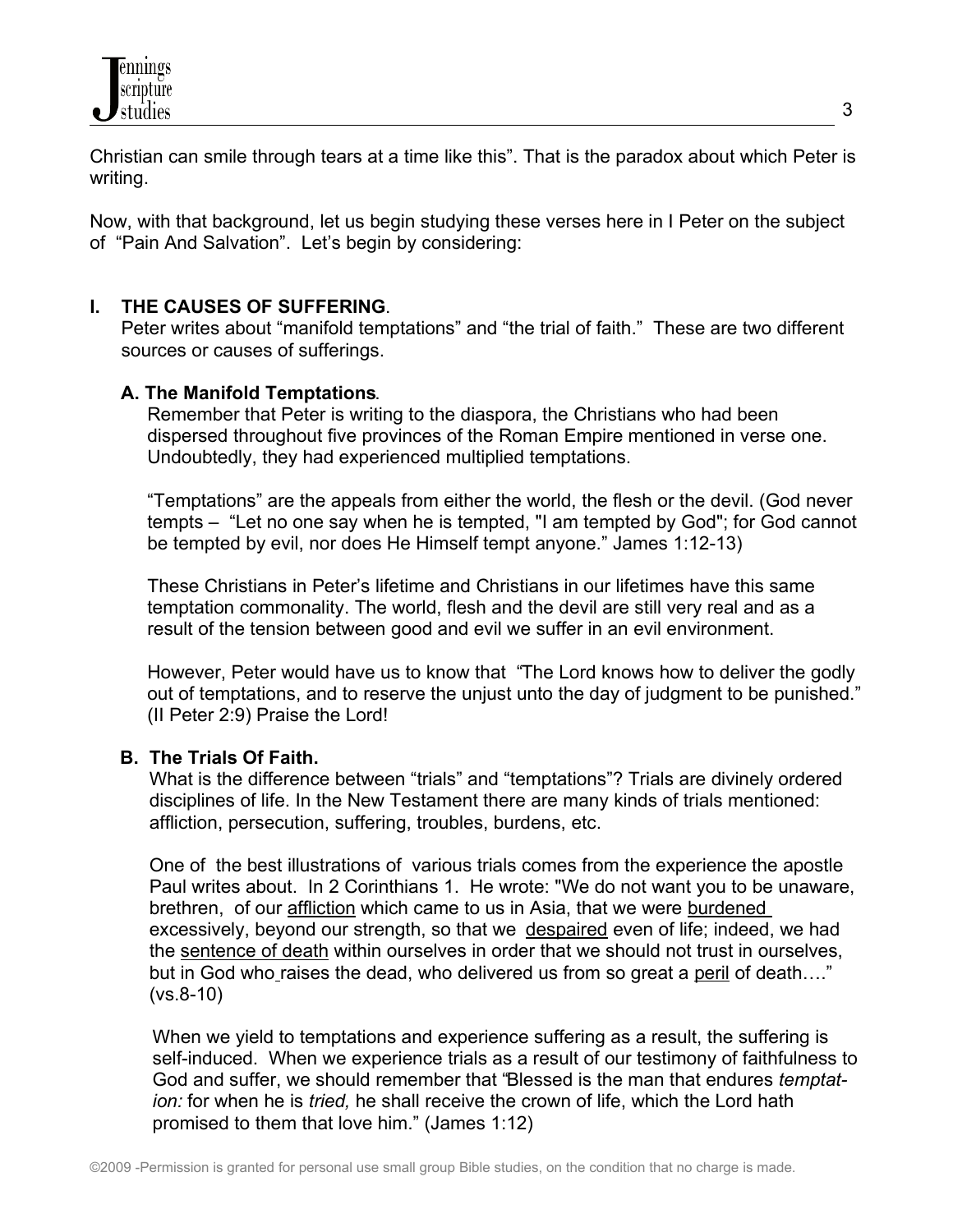# **II. THE CHARACTER OF SUFFERING**.

 Suffering is characterized by "heaviness" – "Wherein you greatly rejoice, though now for a season, if need be, you are in heaviness." The Greek word translated "heaviness" is "lupeethentes" and is in the plural here and literally means "you are made to grieve." Of course, whatever the situations and circumstances Peter is referring to here, they had caused grief, heaviness, pain, sorrow - suffering. That is the character of suffering.

 Charlie Brown is famous for saying, "Good Grief!" Grief is indeed good – if it drives us to God. The Canadian author, L.E. Maxwell, wrote a book entitled: "Crowded To Christ" in which he wrote of the various ways God crowds us to Himself and suffering is one of them. In such a case, that is "good grief."

## **III. THE CONTINUATION OF SUFFERING.**

 "for a season" - this phrase from v.6 does not say "forever" but "for a season"! Paul weighs in on this subject when he writes, "For our light affliction, which is but for a moment, is working for us a far more exceeding and eternal weight of glory." (II Cor. 4:17)

 This suffering by the saints is short compared to the sufferings of those in Hell! This suffering is light when compared to the sufferings of Christ for us at Calvary!

 **ILLUST**. A country preacher was reading from 1 Thess 3:4 where Paul wrote, "when we were with you, we told you before that we should suffer tribulation; even as it came to pass." He remarked, "Thank God it says that it came to pass – it does not say it came to stay!"

**ILLUST.** "When God permits His children to go through the furnace, He keeps His eye on the clock and His hand on the thermostat. If we rebel, He may have to reset the clock; but if we submit, He will not permit us to suffer one minute too long." – Warren Wiersbe

## **IV. THE CONDITION OF SUFFERING.**

 Do not miss the short qualifying phrase in v.6 - "if need be." The Winter is necessary so that we can have Spring; the rain is necessary so that we can have flowers; the sun needs to go down so that we can have nightfall. Either situation may be troubling but God knows what "needs be" for our own good.

 What is God accomplishing in this "if needs be" scenario anyway? He does not keep us in the dark about that for Peter explains: "That the trial of your faith …. might be found unto praise and honor and glory." (v.7) God is proving the genuineness of our faith by subjecting us to the trial by fire. And, only God knows "if needs be"!

 **ILLUST**. Mrs. J and I have a friend whose husband was killed in an accident. Soon after ward the grieving widow was in a supermarket and a woman said to her, "Have you figured out yet why God killed your husband?"

 Not all suffering is punishment for sin. You remember the story in John 9 about the man by the roadside who was blind? The disciples asked Jesus, "who sinned, this man or his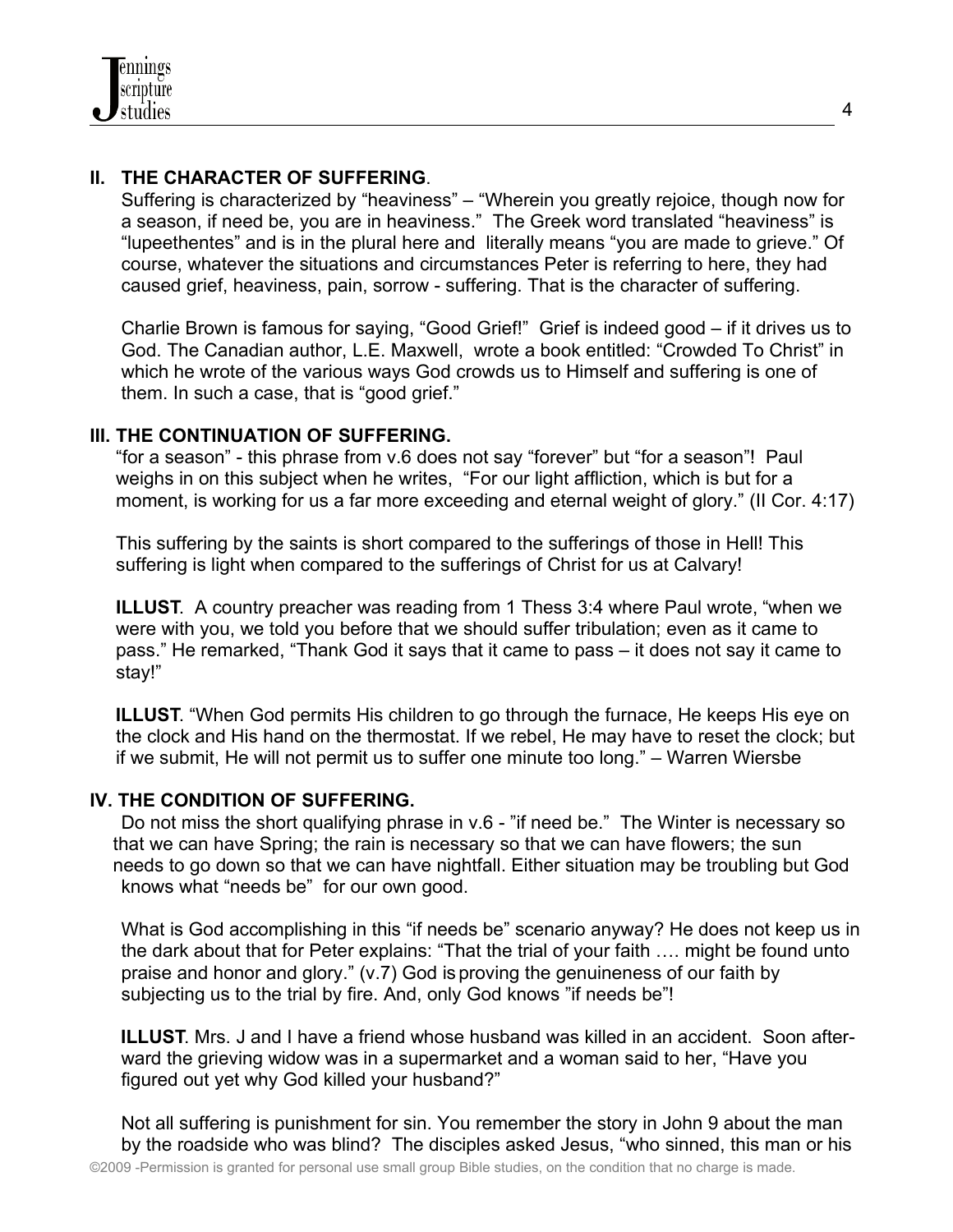

 parents, that he was born blind?" "Neither this man nor his parents sinned," said Jesus, "but this happened so that the work of God might be displayed in his life." (v.2-3) Only God knows what "needs be" in order that we might be more like Jesus. Let us not be guilty of speculating about what is happening in other's lives, for God is not finished with any of us yet!

## **V. THE CULMINATION OF SUFFERING**.

"might be found unto praise and honor and glory at the appearing of Jesus Christ."

 We humans are very short-sighted. When we are in the fire and are suffering grief, all we see is the fire. We do not see the end result, the eventual outcome. The Living Bible renders v.7 as follows: "These trials are only to test your faith, to see whether or not it is strong and pure. It is being tested as fire tests gold and purifies it - and your faith is far more precious to God than mere gold; so if your faith remains strong after being tried in the test tube of fiery trials, it will bring you much praise and glory and honor on the day of his return." That is a good rendition of v.7 and is true to the original language. Life during the time of Nero was difficult for the recipients of the first letter of Peter. Life for some today in America and other countries is difficult. You may be tempted to ask, "What is it that God wants to accomplish in my life as a result of the trials, temptations, griefs and sufferings through which I am presently going?" That is a good question and there is a good answer from scripture.

 The Master has a Master plan for our lives and it is summarized for us in Romans 8 - "And we know that all things work together for good to them that love God, to them who are the called according to his purpose. For whom he did foreknow, he also did predestinate to be conformed to the image of his Son." (v.28-29)

 God is forming, yes, transforming us, as a sculptor works to transfer a piece of stone into an image. He hammers here, chips a little off there, sands and scrapes but He will not take off one more chip than is necessary to create the image of His Son in our lives! So, it is important to develop and maintain a biblical perspective of suffering. Let us determine not to be bitter but yield to God to make us better!

 **ILLUST**. A craftsman was whittling away on a stick of ebony wood. The wood began to complain because the owner was cutting it – drilling holes in it – shaping it. The owner was making a flute out of a stick of ebony wood. The wood was bitterly complaining.

 The owner said, "I am making you valuable. Without my whittling and drilling these holes you would be only a stick forever – just a useless piece of ebony wood. What I am doing now may make you think that I am destroying you, but instead, I am changing you into a flute – and your sweet music will bless all who hear and comfort many a sorrowing heart. Your temporary suffering will not ruin you but make you, for only in this way can you be a blessing in this world."

 As children of God we are like that stick of ebony wood. There is a reason for trials and once you and I truly understand and appreciate the reasons for these trials of life, we can "greatly rejoice." We can praise even when we are in pain because we know that it is just